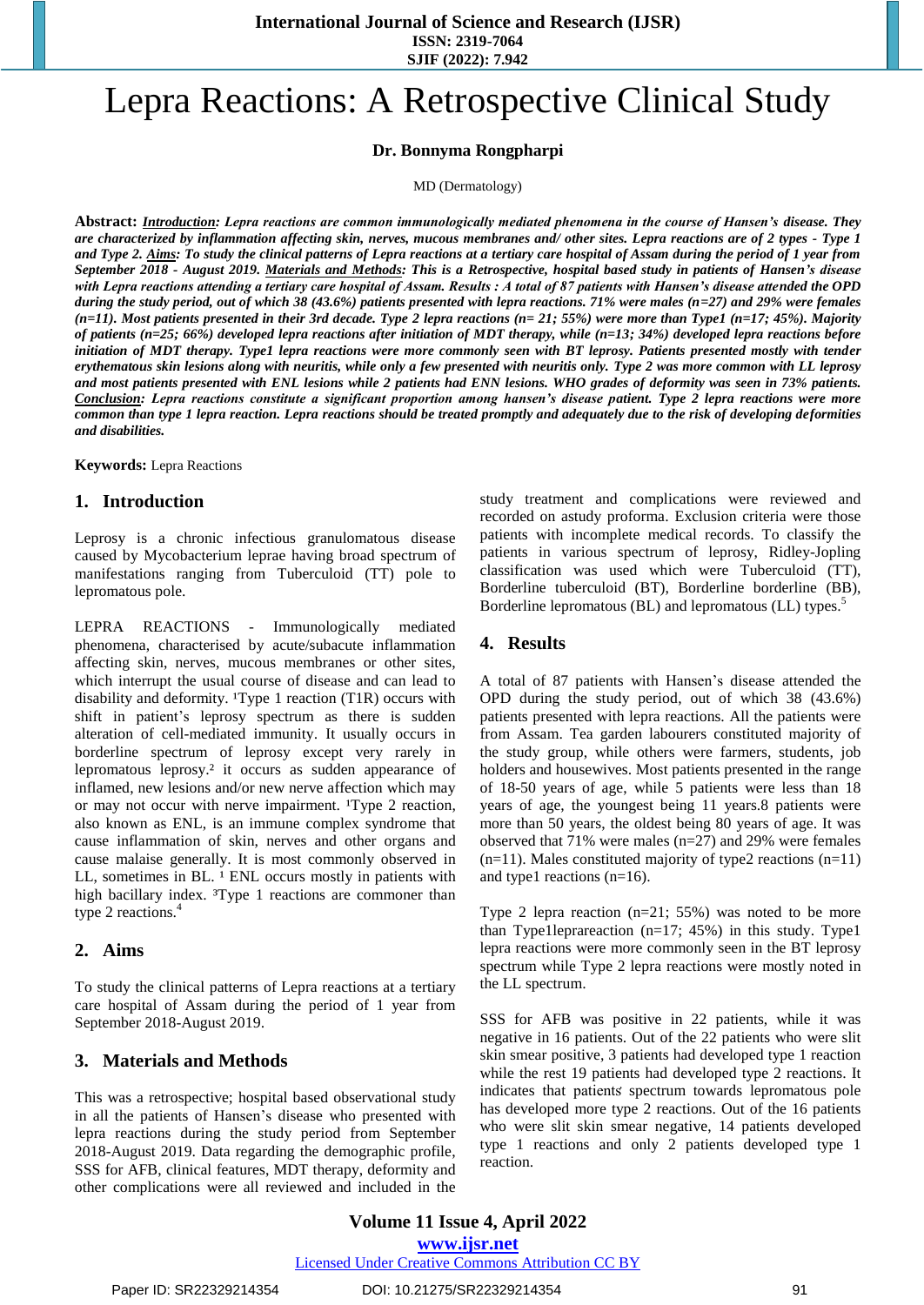#### **International Journal of Science and Research (IJSR) ISSN: 2319-7064 SJIF (2022): 7.942**

Majority of patients (n=25; 66%) had developed lepra reactions after the initiation of MDT therapy. Out of these 25 patients, 10 patients had already completed MDT therapy and the rest 15 patients were on treatment with MDT.13 patients (34%) developed lepra reactions before initiation of MDT therapy.

Out of the 21 patients who presented with type 2 lepra reactions, 19 patients presented with ENL (Erythema Nodosum Leprosum) lesions while only 2 patients had ENN (Erythema Nodosum Necroticans) lesions.

WHO grades of deformity was seen in 73% patients. The deformities noted were claw hand and trophic ulcer.



**Figure 1:** Pie chart showing distribution of the different spectrum of Leprosy.

| <b>Table 2.</b> Table showing distribution of variables |                            |              |          |                |
|---------------------------------------------------------|----------------------------|--------------|----------|----------------|
| Variables                                               |                            | No. of Cases | Type 1 R | Type 2 R       |
| Age                                                     | $<$ 18 years               |              | 2        | 3              |
|                                                         | $18-50$ years              | 25           | 12       | 13             |
|                                                         | $>50$ years                | 8            | 3        | 5              |
| Gender                                                  | Males                      | 27           | 10       | 17             |
|                                                         | Females                    | 11           | 7        | 4              |
| SSS for                                                 | Positive                   | 22           | 3        | 19             |
| AFB                                                     | Negative                   | 16           | 14       | $\overline{c}$ |
| Deformity                                               | Present                    | 28           | 13       | 15             |
|                                                         | Absent                     | 10           |          | 3              |
| <b>MDT</b>                                              | ON MDT/Past History OF MDT | 25           |          | 18             |
|                                                         | Not Yet Started            | 13           | 10       | 3              |
| <b>Clinical Types</b>                                   | TT                         |              |          |                |
|                                                         | <b>BT</b>                  | 10           | 10       | $\theta$       |
|                                                         | LL                         | 18           |          | 18             |
|                                                         | <b>BB-BL</b>               | 9            | n        | 3              |

**Table 2:** Table showing distribution of variables



**Figure 2:** Clinical photographs

- a) Lady presenting with type 1 lepra reaction, showing erythematous, edematous plaques over Rt cheek
- b) Young boy presented with swollen fingers, feature of type 1 lepra reaction
- c) Swollen erythematous plaque noted over the Rt back of shoulder, suggestive of Type 1 lepra reaction

### **Volume 11 Issue 4, April 2022 www.ijsr.net**

Licensed Under Creative Commons Attribution CC BY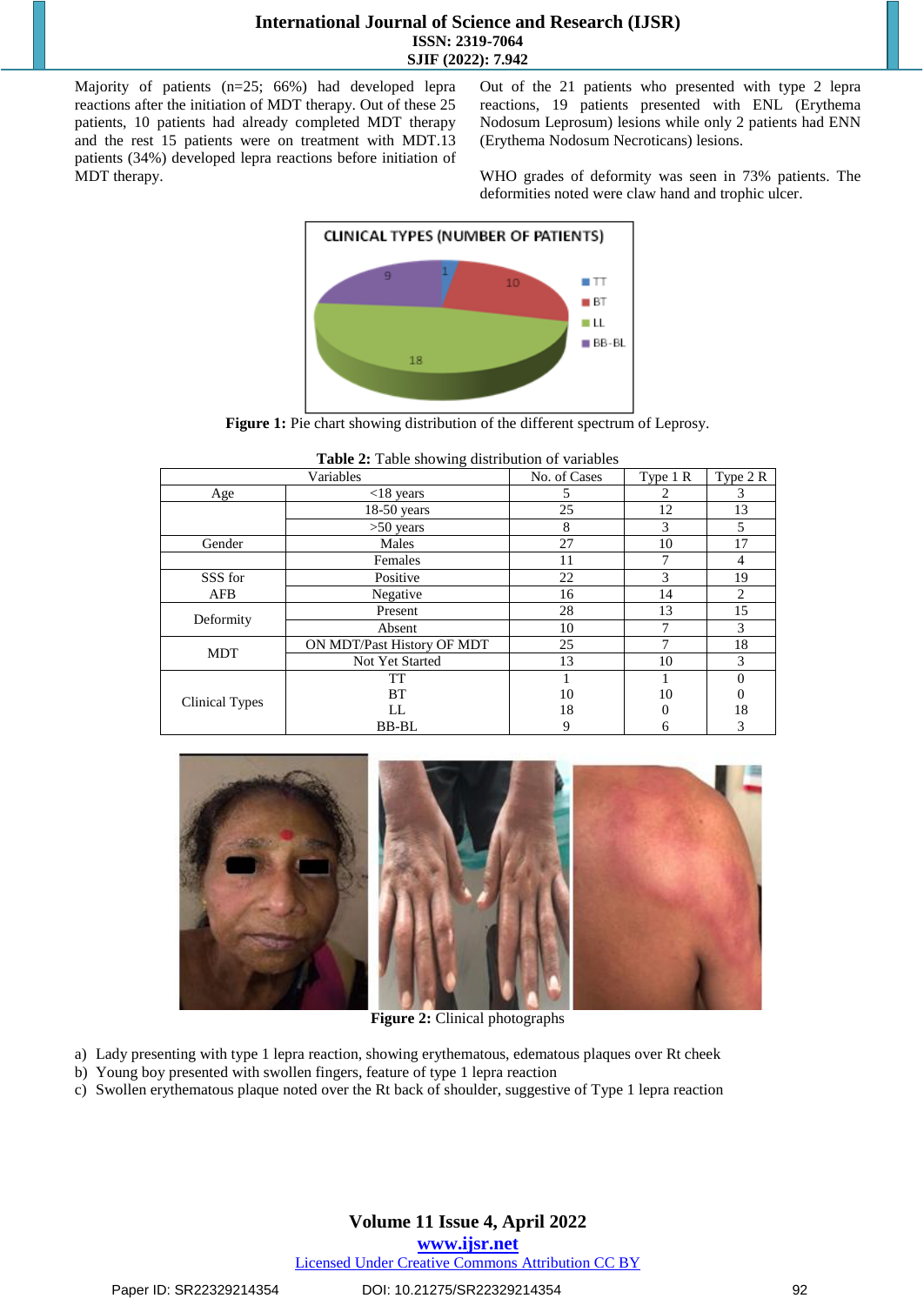#### **International Journal of Science and Research (IJSR) ISSN: 2319-7064 SJIF (2022): 7.942**



**Figure 3:** Clinical photographs

- a) Male patient presenting with type 2 lepra reaction, showing multiple eruptions over back
- b) Young boy with multiple, erythematous nodular eruptions, evanescent in nature, suggesting type 2 lepra reaction
- c) Middle aged male patient presenting with ENN lesions (erythema nodosumnecroticans)

#### **5. Discussion**

Lepra reactions can lead to severe disability as a result of nerve damage due to immunological mechanisms.<sup>6</sup>

Most cases of deformities and physical disabilities occurs as a result of type 1 lepra reactions.<sup>7,8</sup>

Type 1 reactions were mostly noted in the borderline forms of leprosy, however can also occur in a small number of treated sub polar lepromatous forms also.<sup>9</sup>

In this study, the prevalence of lepra reactions was noted in 43.6% of patients. This is more or less similar to study done by Emy A. Thomas et  $al^6$ , where the prevalence rate was 44.8%. Suchonwanit et al.4**re**ported a prevalence of 56.5% lepra reactions in their study.

Type 1 reaction was most commonly seen with BT leprosy (26.3%) in this study Emy A. Thomas et al also found that type 1 lepra reaction was mostly seen in BT leprosy (33.96%).6 Similarly Chhabra et al found the prevalence of type reaction to be highest in BT leprosy patients  $(65.9\%)$ .<sup>10</sup>

Type2 lepra reaction (n=21; 55%) was noted to be more than Type1reaction (n=17; 45%) in this study. However, in a study done by Emy A. Thomas et al, it was found that type 2 reactions was seen only in 12.3 % of patients.6 In this study, out of the 21 patients who presented with type 2 lepra reactions, 18 patients were in the LL group, while only 3 patients were in the BB-BL group. In a study done by Emy A. Thomas et al, of patients who presented with type 2 reactions, 65% were in LL group and 15% were in BB group<sup>6</sup> . In another study by Pocaterra et al, type 2 reaction were seen in 50% of LL patients and 5-10% of BL patients.<sup>11</sup>

27 patients (71.05%) were male in this study and 11 patients (28.94%) were females. This is similar to a study done by Emy A Thomas et al who reported that 79.7% were males.6In another study by Suchonweit et all, females

dominated the study group.4In a study done at Bangladesh, type 1 reactions to be 1.7 times more frequent in males.<sup>12</sup>

The mean age of presentation was 44.36 years in this study which is almost similar to a study done by Emy A. Thomas et al, where the mean age of presentation was found to be 45 years.6 In another study by Suchonweit et al, the mean age of presentation was 32.46 years. 4

In this study, it was found that the risk factors for developing lepra reactions included Male gender, on MDT therapy, a positive slit skin smear for AFB, while in a study by Emy A. Thomas et al $<sup>6</sup>$ , the risk factors included Males gender, those</sup> on MDT therapy. Female gender, positive bacteriological index and MB treatment regime were found to be the risk factor in a study by Suchonweit et al. In another study by Bhushan Kumar et al female gender, multibacillaryleprosy and widespread disease were found as risk factors for development of type 1 reactions, while lepromatous leprosy, female gender and high bacterial index were found as risk factors for the development of type 2 reactions.<sup>13</sup>

In this study the incidence of deformity was noted in 73% of patients. The deformities seen were claw hand, trophic ulcers. In a study by Emy A. Thomas et al, WHO Grade 1 deformity was seen in 39.3%and WHO grade 2 deformity was found in 73.4% of patients.6 In another study by Chhabra et al, 37.9 % had WHO grade 2 deformity. They noted that 23.3 % had claw hand and 7.5% patients had trophic ulcers. 10

#### **References**

- [1] Kar HK, Chauhan A. Leprosy Reactions: Pathogenesis and Clinical Features. In: Kumar B, Kar HK, editor. IAL Textbook of Leprosy.2<sup>nd</sup> edition, New Delhi, India: Samrat offset pvt. ltd; 2016; 416-35.
- [2] Kar BR and Job CK. Very rare reversal reaction and Mitsuda conversion in secondary lepromatous leprosy, a case report. Lepr Rev.2005; 76: 258-62.
- [3] Saunderson P, Gebre S, Byass P. ENL reactions in the multibacillary cases of AMFES cohorts in central Ethiopia: Incidence and risk factors. Lepr Rev.2000; 71: 318-24.
- [4] Suchonwanit P, Triamchaisri S, Wittayakornrerk S, Rattanakaemakorn P. Leprosy Reaction in Thai Population: A 20-year Retrospective Study. Dermatol Res Pract; 2015: 253.

# **Volume 11 Issue 4, April 2022**

**www.ijsr.net**

Licensed Under Creative Commons Attribution CC BY